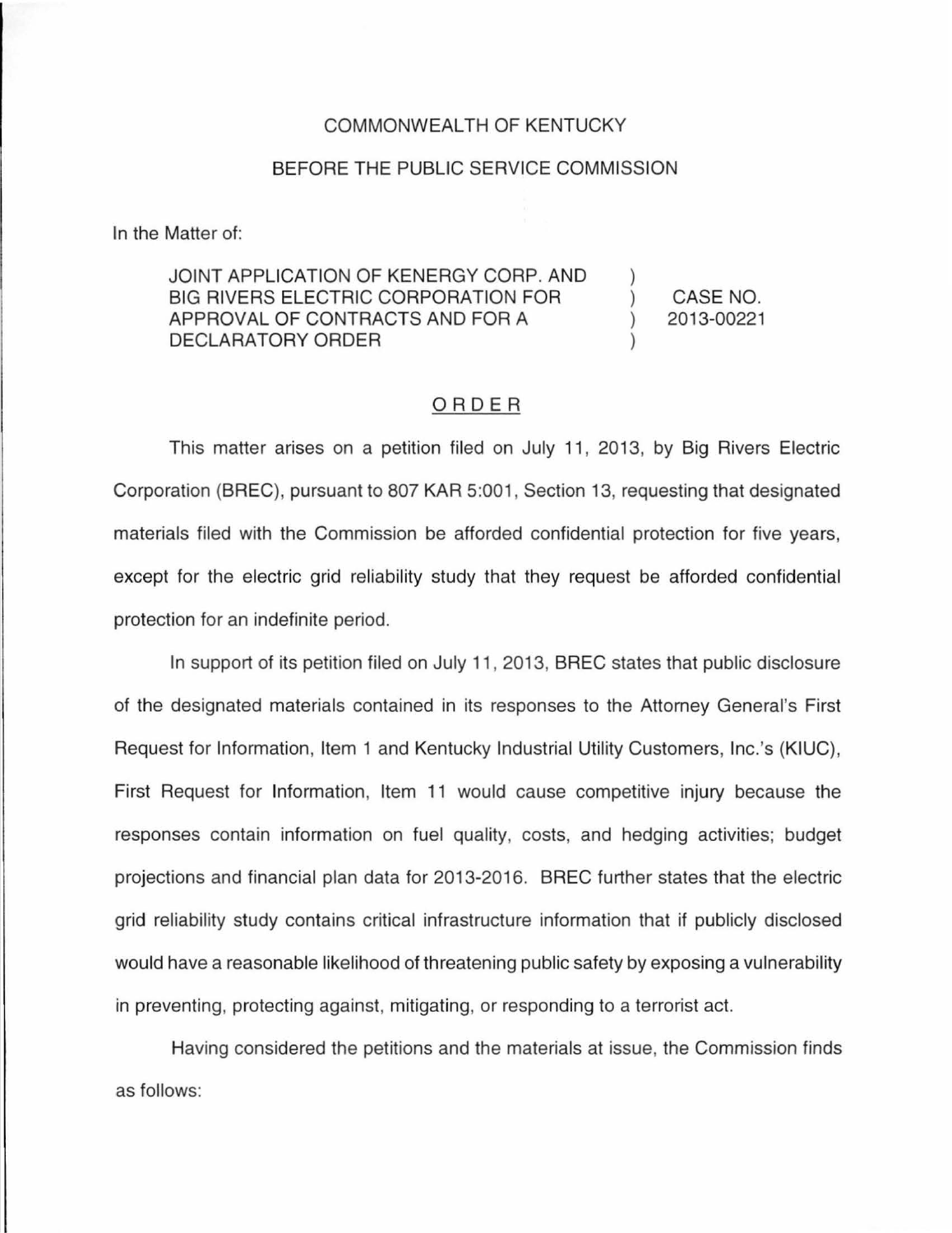1. The five years for which BREC requested confidential treatment for the designated materials contained in BREC's responses to the Attorney General's and KIUC's respective Requests for Information has run, and therefore BREC's request for confidential treatment for those designated materials is denied as moot.

2. The designated materials contained in the electric grid reliability study for which BREC requested confidential treatment for an indefinite period meet the criteria for confidential treatment and are exempted from public disclosure pursuant to KRS  $61.878(1)(c)(1)$  and KRS  $61.878(1)(m)(1)$ .

IT IS THEREFORE ORDERED that:

1. BREC's July 11 , 2013 petition for confidential treatment is granted in part and denied in part.

2. BREC's request for confidential treatment for the designated materials in BREC's responses to the Attorney General's and KIUC's respective Requests for Information is denied as moot.

3. BREC's request for confidential protection for the electric grid reliability study is granted.

4. Within 30 days of the date of this Order, BREC shall file revised pages reflecting as unredacted the designated materials in BREC's response to the Attorney General's and KIUC's respective Requests for Information that have been denied confidential treatment.

5. The designated materials in the July 11 , 2013 petition for which confidential protection was denied shall not be placed in the public record for 30 days following the date of this Order to allow BREC to seek any remedy afforded by law.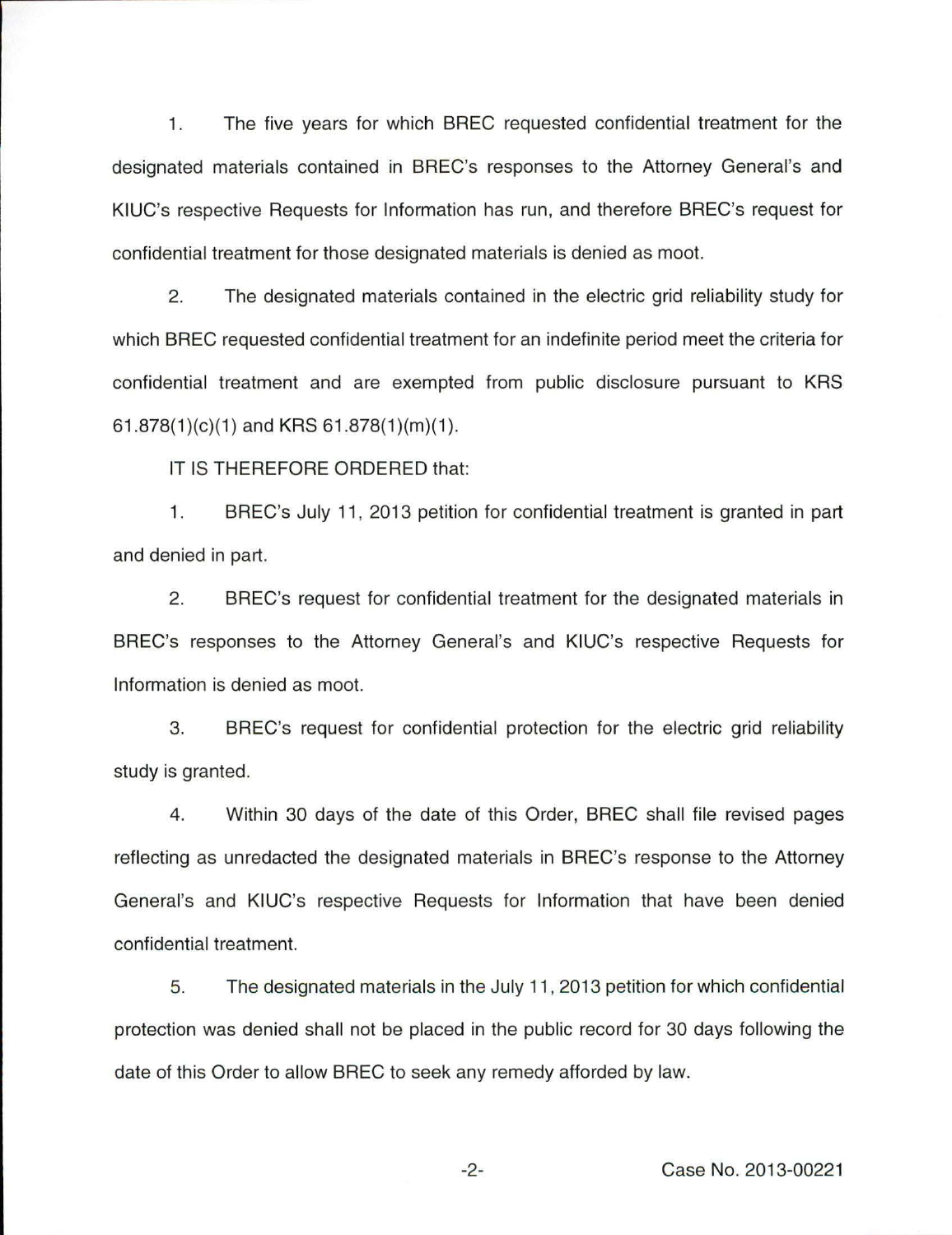6. The designated materials pertaining to the electric grid reliability study shall not be placed in the public record or made available for public inspection for an indefinite period, or until further Orders of this Commission.

7. Use of the designated materials pertaining to the electric grid reliability study in any Commission proceeding shall be in compliance with 807 KAR 5:001 , Section 13(9).

8. BREC shall inform the Commission if the designated materials pertaining to the electric grid reliability study becomes publicly available or no longer qualify for confidential treatment.

9. If a non-party to this proceeding requests to inspect the designated materials pertaining to the electric grid reliability study that were granted confidential treatment by this Order and the period during which the materials have been granted confidential treatment has not expired, BREC shall have 30 days from receipt of written notice of the request to demonstrate that the materials still fall within the exclusions from disclosure requirements established in KRS 61.878. If BREC is unable to make such demonstration, the requested materials shall be made available for inspection. Otherwise, the Commission shall deny the request for inspection.

10. The Commission shall not make the designated materials pertaining to the electric grid reliability study available for inspection for 30 days following an Order finding that the materials no longer qualify for confidential treatment in order to allow BREC to seek a remedy afforded by law.

-3- Case No. 2013-00221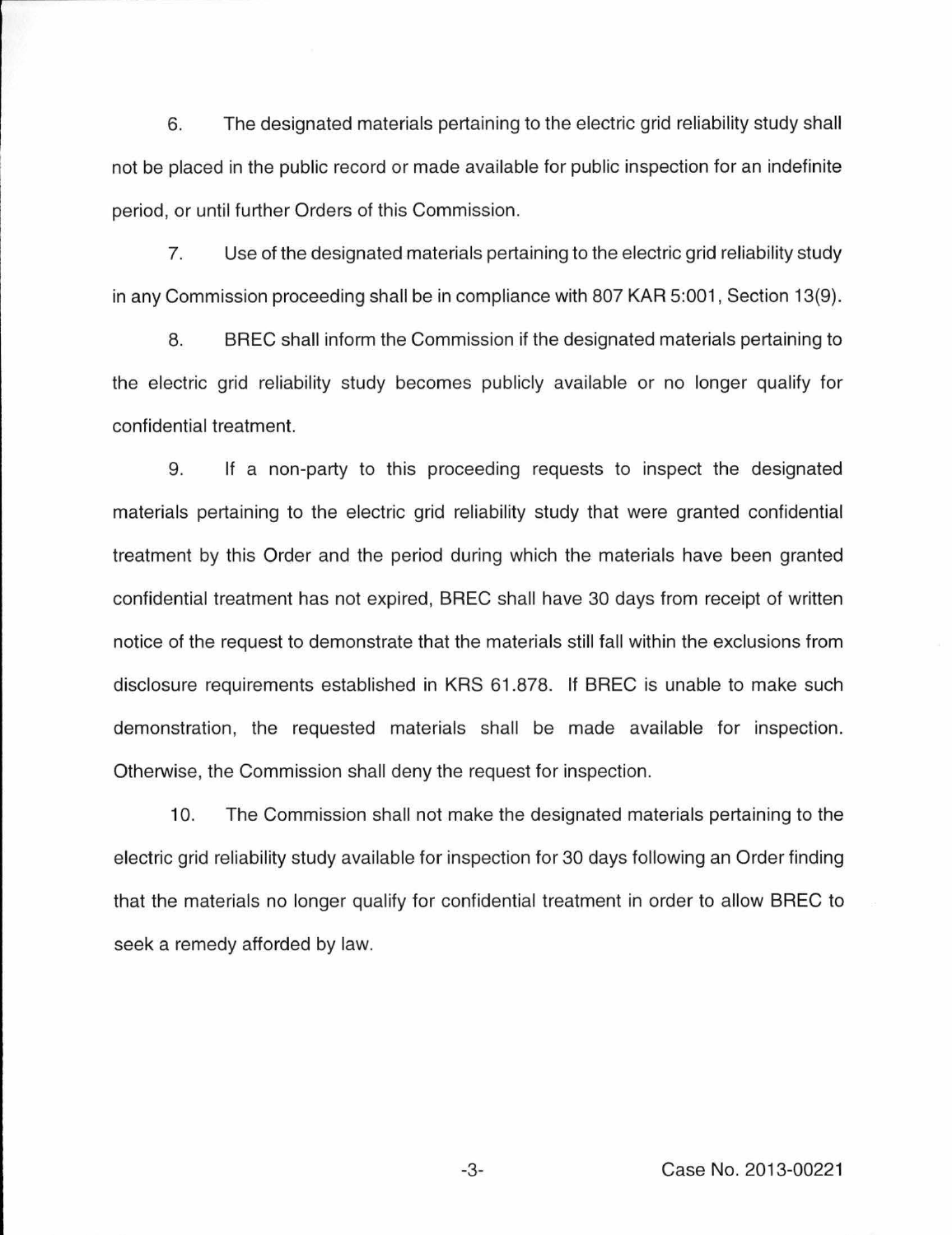By the Commission



ATTEST:

Glever R. Punso

**Executive Director**